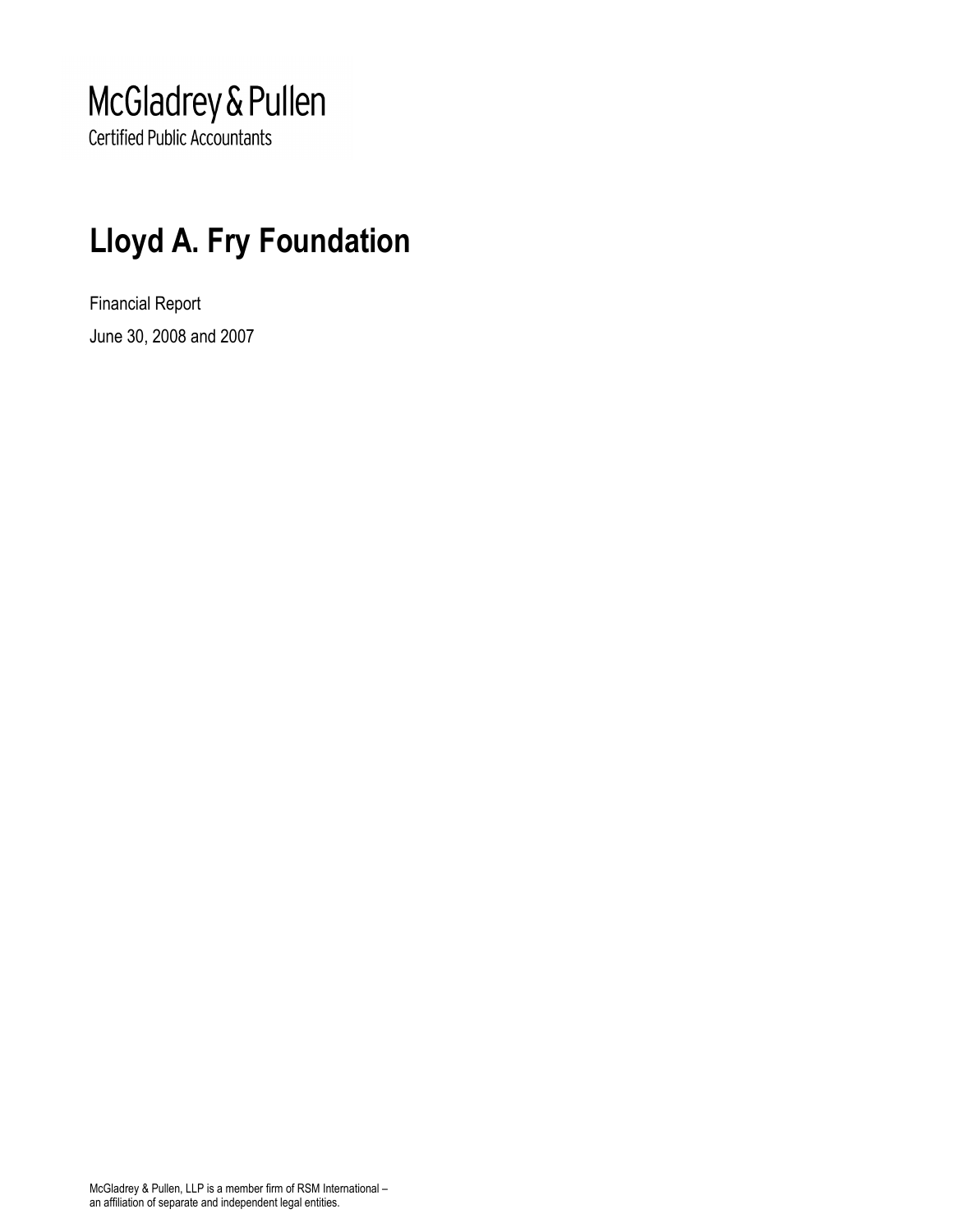| <b>Independent Auditor's Report</b> |                                         |         |
|-------------------------------------|-----------------------------------------|---------|
|                                     | <b>Financial Statements</b>             |         |
|                                     | <b>Statements of Financial Position</b> | 2       |
|                                     | <b>Statements of Activities</b>         | 3       |
|                                     | <b>Statements of Cash Flows</b>         | 4       |
|                                     | Notes to the Financial Statements       | $5 - 7$ |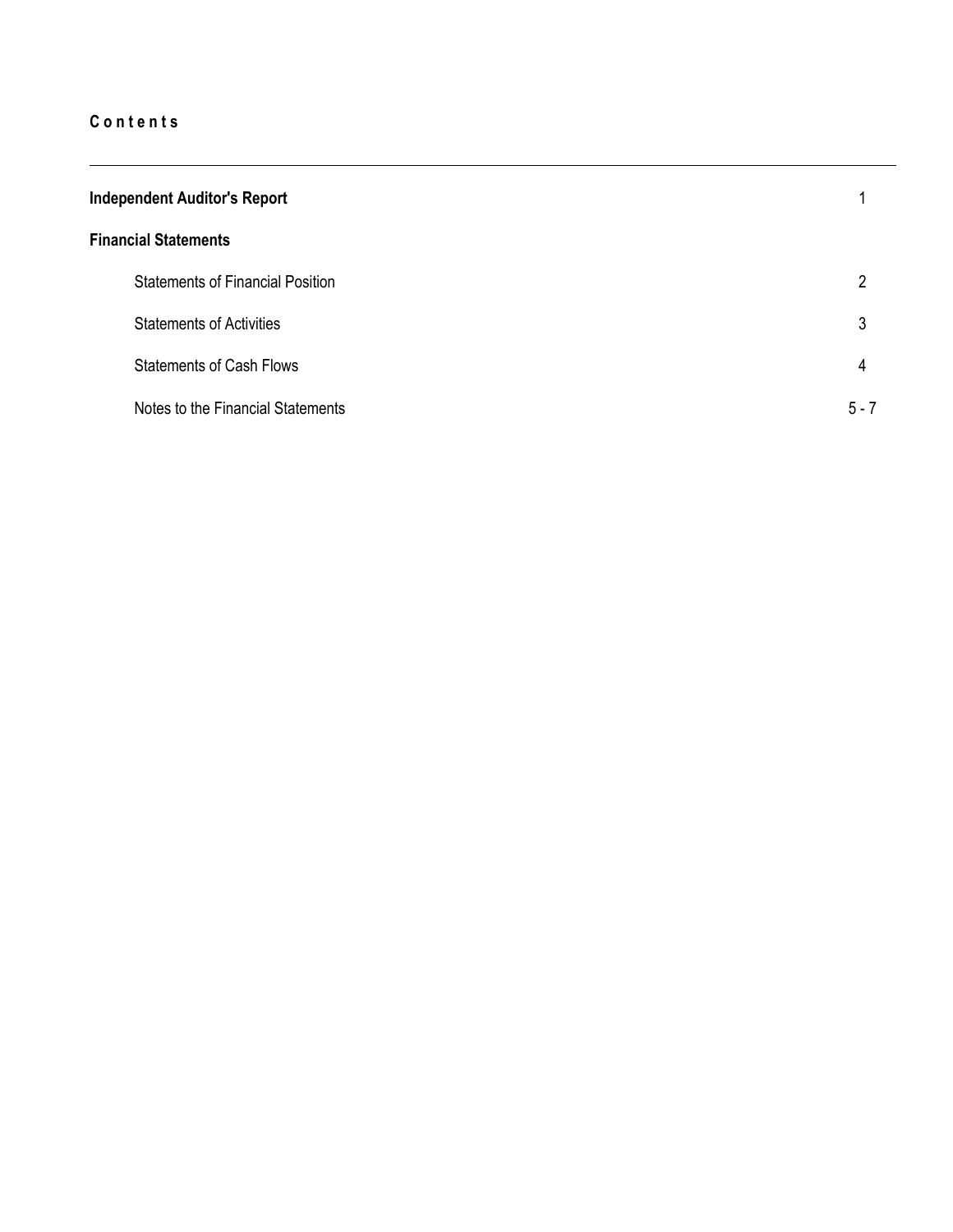# McGladrey & Pullen

**Certified Public Accountants** 

Independent Auditor's Report

Board of Directors of Lloyd A. Fry Foundation

We have audited the accompanying statements of financial position of the Lloyd A. Fry Foundation (the "Foundation") as of June 30, 2008 and 2007, and the related statements of activities and cash flows for the years then ended. These financial statements are the responsibility of the Foundation's management. Our responsibility is to express an opinion on these financial statements based on our audits.

We conducted our audits in accordance with auditing standards generally accepted in the United States of America. Those standards require that we plan and perform the audit to obtain reasonable assurance about whether the financial statements are free of material misstatement. An audit includes examining, on a test basis, evidence supporting the amounts and disclosures in the financial statements. An audit also includes assessing the accounting principles used and significant estimates made by management as well as evaluating the overall financial statement presentation. We believe that our audits provide a reasonable basis for our opinion.

In our opinion, the financial statements referred to above present fairly, in all material respects, the financial position of the Lloyd A. Fry Foundation as of June 30, 2008 and 2007, and its activities and its cash flows for the years then ended in conformity with accounting principles generally accepted in the United States of America.

McGladrey of Pallen, LLP

Chicago, Illinois November 4, 2008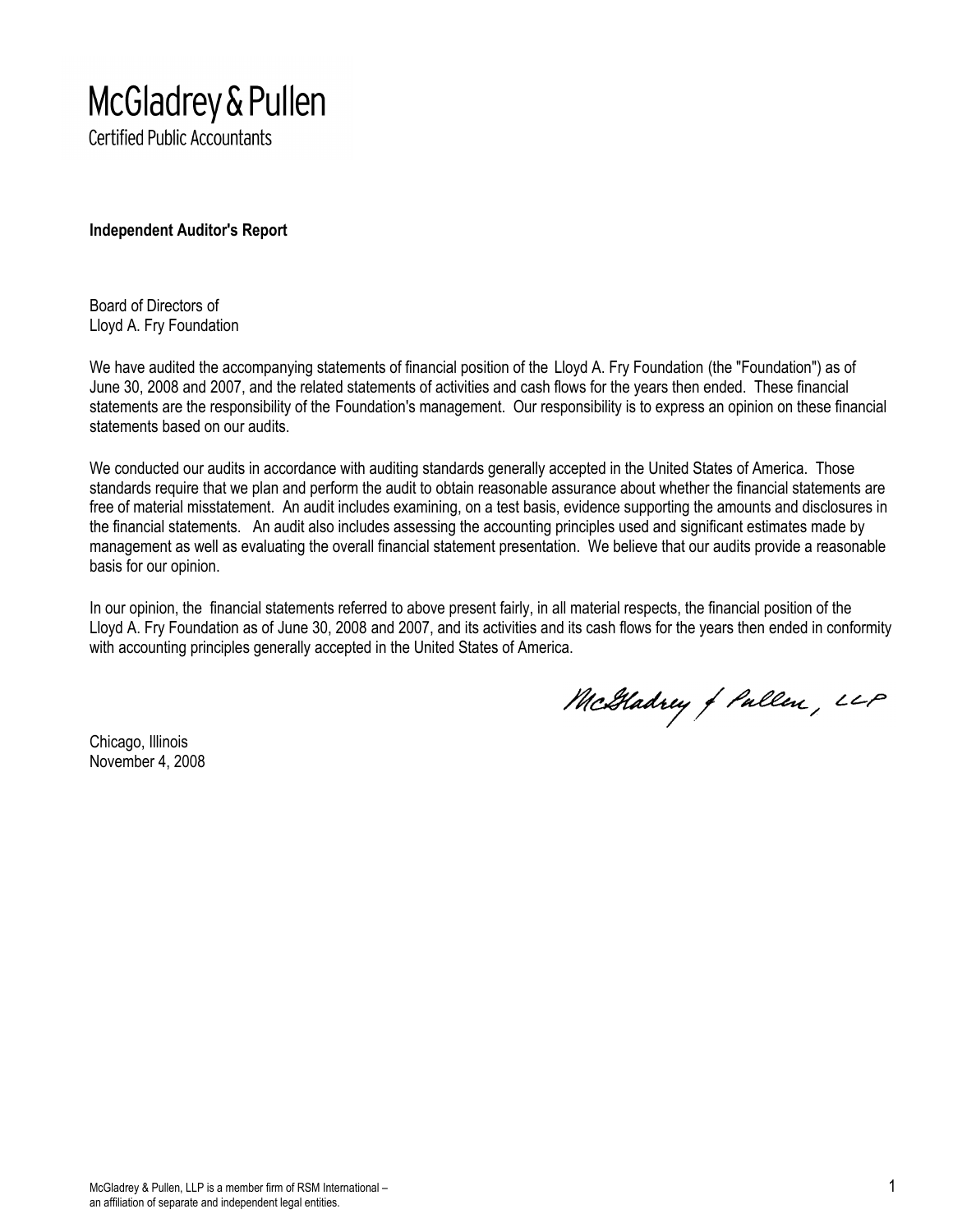#### Statements of Financial Position June 30, 2008 and 2007

|                                                                  | 2008                       |    | 2007                 |
|------------------------------------------------------------------|----------------------------|----|----------------------|
| <b>Assets</b>                                                    |                            |    |                      |
| Cash and equivalent<br>Accrued dividends and interest receivable | \$<br>6,395,305<br>415,643 | S  | 8,140,104<br>523,923 |
| Excise tax refund receivable                                     | 42,500                     |    |                      |
| Prepaid expenses                                                 | 6,181                      |    | 11,028               |
| Investments                                                      | 166,001,640                |    | 184, 151, 363        |
| Furniture and equipment, net                                     | 53,989                     |    | 63,867               |
|                                                                  | 172,915,258                | æ. | 192,890,285          |
| <b>Liabilities and Net Assets</b>                                |                            |    |                      |
| Accrued expenses                                                 | \$<br>97,737               | -S | 66,245               |
| Excise tax payable                                               |                            |    | 67,204               |
| Unconditional grants payable                                     | 2,122,125                  |    | 682,500              |
| Deferred federal excise tax                                      | 193,455                    |    | 663,538              |
|                                                                  | 2,413,317                  |    | 1,479,487            |
| Unrestricted net assets                                          | 170,501,941                |    | 191,410,798          |
|                                                                  | 172,915,258                |    | 192,890,285          |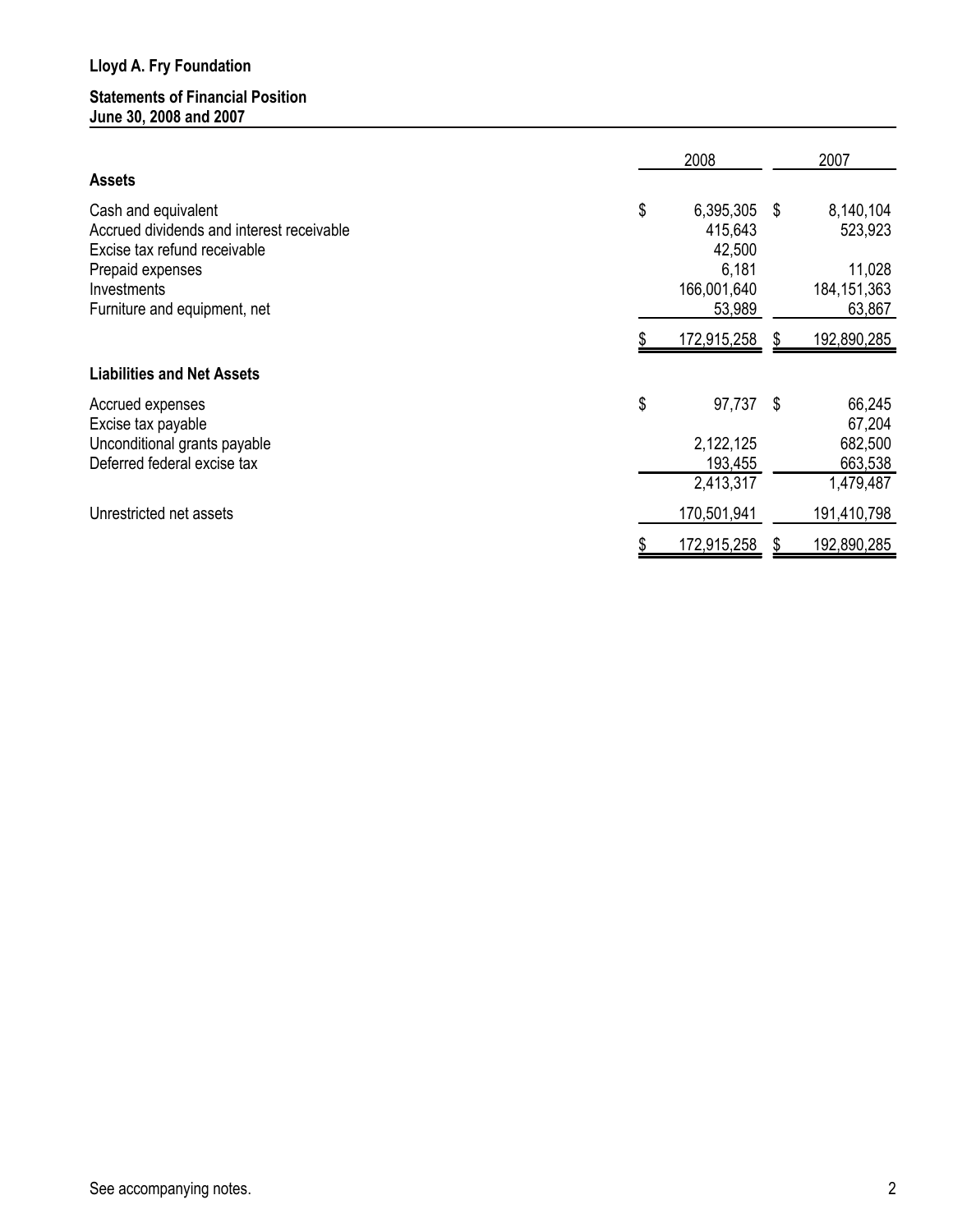#### Statements of Activities Years Ended June 30, 2008 and 2007

|                                                                                                                                             | 2008                                                           |    | 2007                                                       |
|---------------------------------------------------------------------------------------------------------------------------------------------|----------------------------------------------------------------|----|------------------------------------------------------------|
| Revenue<br>Fixed income investments<br><b>Dividends</b>                                                                                     | \$<br>1,728,466<br>2,678,031                                   | S  | 1,753,899<br>2,651,317                                     |
| Distributions from Lloyd A. Fry Trusts                                                                                                      | 729,483<br>5,135,980                                           |    | 742,939<br>5,148,155                                       |
| Expenditures<br>Grants authorized<br>Administrative and other expenses<br>Investment management fees<br>Federal excise tax expense (refund) | 10,586,014<br>1,474,285<br>620,379<br>(182, 753)<br>12,497,925 |    | 8,636,476<br>1,452,967<br>612,735<br>546,390<br>11,248,568 |
| <b>Expenditures over revenue</b>                                                                                                            | (7,361,945)                                                    |    | (6, 100, 413)                                              |
| Net gains (losses) on investments<br>Realized<br>Unrealized                                                                                 | 10,341,963<br>(23,888,875)<br>(13, 546, 912)                   |    | 16,436,575<br>6,782,330<br>23,218,905                      |
| Net increase (decrease) in unrestricted net assets                                                                                          | (20, 908, 857)                                                 |    | 17,118,492                                                 |
| Unrestricted net assets<br>Beginning of year                                                                                                | 191,410,798                                                    |    | 174,292,306                                                |
| End of year                                                                                                                                 | 170,501,941                                                    | æ. | 191,410,798                                                |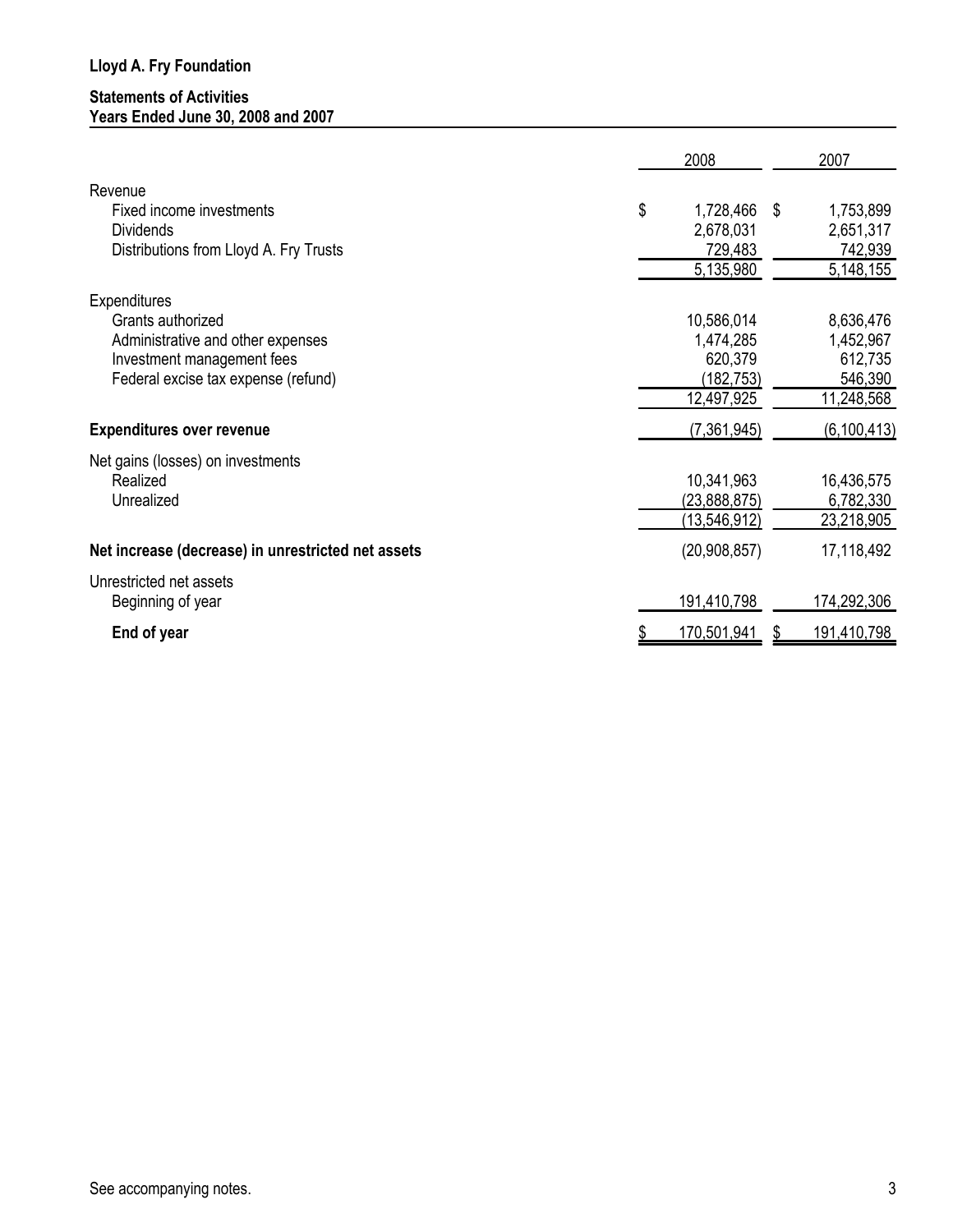#### Statements of Cash Flows Years Ended June 30, 2008 and 2007

|                                                           | 2008                    |   | 2007            |
|-----------------------------------------------------------|-------------------------|---|-----------------|
| <b>Operating activities</b>                               |                         |   |                 |
| Net increase (decrease) in unrestricted net assets        | \$<br>$(20,908,857)$ \$ |   | 17,118,492      |
| Depreciation                                              | 23,680                  |   | 25,808          |
| Net realized and unrealized gains (losses) on investments | 13,546,912              |   | (23, 218, 905)  |
| Changes in                                                |                         |   |                 |
| Accrued dividends and interest receivable                 | 108,280                 |   | (97, 733)       |
| Excise tax refund receivable                              | (42,500)                |   |                 |
| Prepaid expenses                                          | 4,847                   |   | (2, 279)        |
| Accrued expenses                                          | 31,492                  |   | 2,615           |
| Excise tax payable                                        | (67, 204)               |   | 41,794          |
| Unconditional grants payable                              | 1,439,625               |   | 262,159         |
| Deferred federal excise tax                               | (470, 083)              |   | 128,503         |
| Net cash used in operating activities                     | (6,333,808)             |   | (5,739,546)     |
| <b>Investing activities</b>                               |                         |   |                 |
| Additions to furniture and equipment                      | (13,802)                |   | (11, 025)       |
| Proceeds from sales of investments                        | 114,994,088             |   | 124,236,687     |
| Purchases of investments                                  | (110, 391, 277)         |   | (114, 766, 041) |
| Net cash provided by investing activities                 | 4,589,009               |   | 9,459,621       |
| Increase (decrease) in cash and equivalent                | (1,744,799)             |   | 3,720,075       |
| <b>Cash and equivalent</b>                                |                         |   |                 |
| Beginning of year                                         | 8,140,104               |   | 4,420,029       |
| End of year                                               | 6,395,305               | S | 8,140,104       |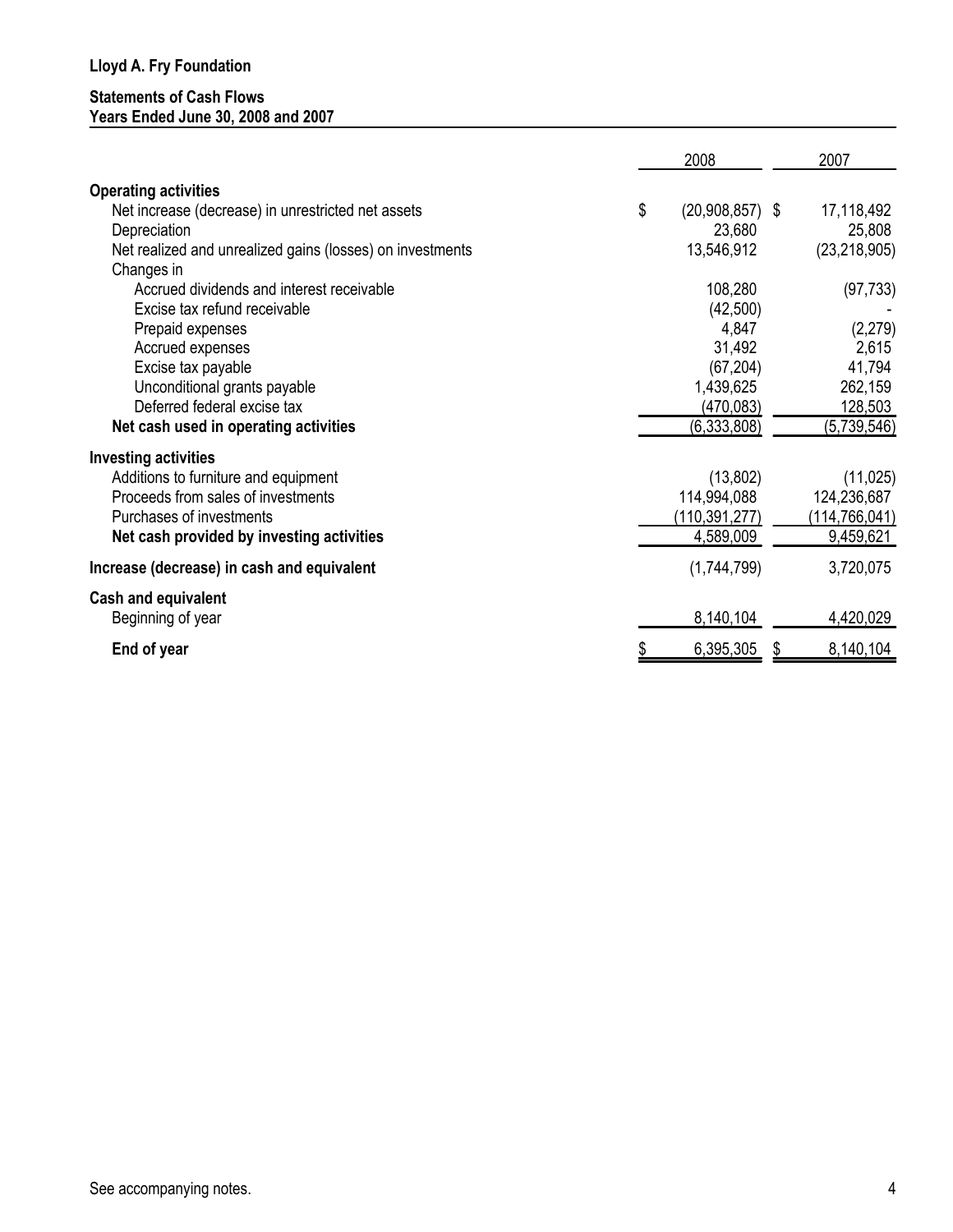#### Note 1 Nature of Activities and Significant Accounting Policies

Nature of Activities—Lloyd A. Fry Foundation (the "Foundation") is a nonprofit private charitable foundation which distributes grants principally to charitable organizations.

The Foundation is exempt from income taxes under Section 501(c)(3) of the Internal Revenue Code and applicable state law.

Investments—Investments are stated at fair value. The fair values of investment partnerships are estimated by management based on the fair value of the assets owned by the partnerships (as determined by managing partners of the partnerships) and the liquidity of the Foundation's investments in those partnerships. The Foundation relies on the underlying investment partnerships' audited financial statements as of December 31, 2007 to assist in the determination of fair value. The fair value of corporate bonds and equity securities traded on national securities exchanges is the last reported sales price. Purchases and sales of securities are accounted for on the trade date. Interest is recorded as earned and dividends are recorded on the ex-dividend date.

The Foundation invests in various investments. Such investments are exposed to various risks such as interest rate, market, and credit risk. Due to the level of risk associated with certain investments, it is at least reasonably possible that changes in the values of investments will occur in the near term and that such changes could materially affect the amounts reported in the statements of financial position.

Cash Equivalents—The Foundation considers all investments purchased with a maturity of three months or less to be cash equivalents. The Foundation maintains its cash in bank accounts which, at times, may exceed federally insured limits. The Foundation has not experienced any losses in such accounts. Management believes that the Foundation is not exposed to any significant credit risk on cash.

Furniture and Equipment—Furniture and equipment are stated at cost. Depreciation is being computed over the estimated useful lives of the assets using the straight-line method.

Use of Estimates—The preparation of financial statements in conformity with accounting principles generally accepted in the United States of America requires management to make estimates and assumptions affecting the amounts reported in the financial statements and accompanying notes. Actual results could differ from those estimates.

Reclassifications—Certain amounts from the 2007 financial statements have been reclassified to conform to the 2008 presentation without affecting previously reported net assets.

#### Note 2 Distributions from Lloyd A. Fry Trusts

The Foundation has a residual interest in several trusts established by the Estate of Lloyd A. Fry. The Trusts made distributions to the Foundation of \$729,483 during fiscal year 2008 (2007 - \$742,939). Future residual amounts to be received by the Foundation cannot be determined.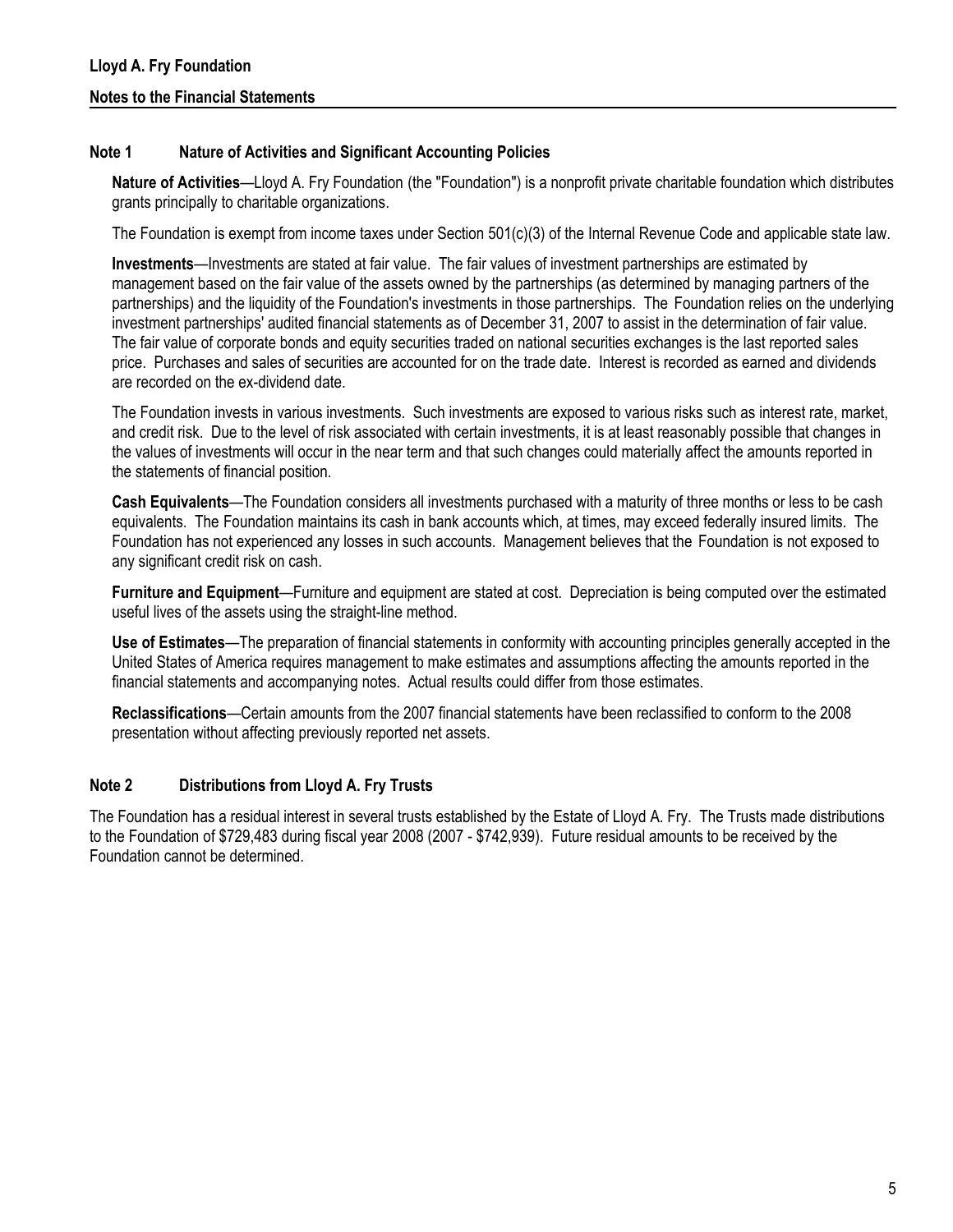#### Notes to the Financial Statements

#### Note 3 Investments

Marketable securities consisted of the following:

|                                        | 2008               |      |             |   | 2007        |   |               |
|----------------------------------------|--------------------|------|-------------|---|-------------|---|---------------|
|                                        | Cost               |      | Market      |   | Cost        |   | Market        |
| Common stock                           | \$<br>54, 139, 259 | - \$ | 59,224,075  | S | 46,241,428  | S | 60,056,380    |
| Mutual funds - equity                  | 43,023,761         |      | 42,578,620  |   | 47,543,792  |   | 64,017,062    |
| Mutual funds - fixed income            | 5,728,940          |      | 5,760,066   |   | 5,354,043   |   | 4,880,480     |
| U.S. government and corporate bonds    | 25,000,675         |      | 25,191,451  |   | 26,097,635  |   | 25,722,763    |
| Foreign bonds                          | 671,441            |      | 669,055     |   | 563,361     |   | 553,886       |
| Asset backed securities                | 5,679,346          |      | 5,678,791   |   | 6,261,821   |   | 6,217,164     |
| Limited liability company (hedge fund) | 7,000,000          |      | 10,255,768  |   | 7,000,000   |   | 9,812,886     |
| Real estate investment trusts          | 1,026,086          |      | 865,379     |   | 843,798     |   | 840,624       |
| Certificate of deposit                 | 750,000            |      | 750,000     |   | 750,000     |   | 750,000       |
| Investment partnerships                | 13,725,070         |      | 15,028,435  |   | 10,353,875  |   | 11,300,118    |
|                                        | 156,744,578        |      | 166,001,640 |   | 151,009,753 |   | 184, 151, 363 |

Investment partnerships consist of limited partnership interests in venture capital funds, buyout funds, mezzanine and subordinated debt funds, and restructuring and distressed debt and securities funds. The Foundation had open commitments to make additional partnership investments of \$6,445,350 at June 30, 2008 (2007 - \$7,946,125).

#### Note 4 Grant Commitments

Unconditional grants payable at June 30, 2008 are estimated to be distributed in fiscal 2009.

The Foundation had approved grants in the past which were subject to the satisfaction of prior conditions by the intended recipients before payments could be made. These conditional grants were not reflected in the financial statements. There were no conditional grants at June 30, 2008 and 2007.

#### Note 5 Other Commitments

The Foundation is required to make the following minimum annual rental payments under a noncancelable lease for office space through 2010:

| 2009<br>2010 | S | 148,453<br>88,075 |
|--------------|---|-------------------|
|              | S | 236,528           |

Rental expense (primarily for office space) was approximately \$144,000 for fiscal year 2008 (2007 - \$140,000).